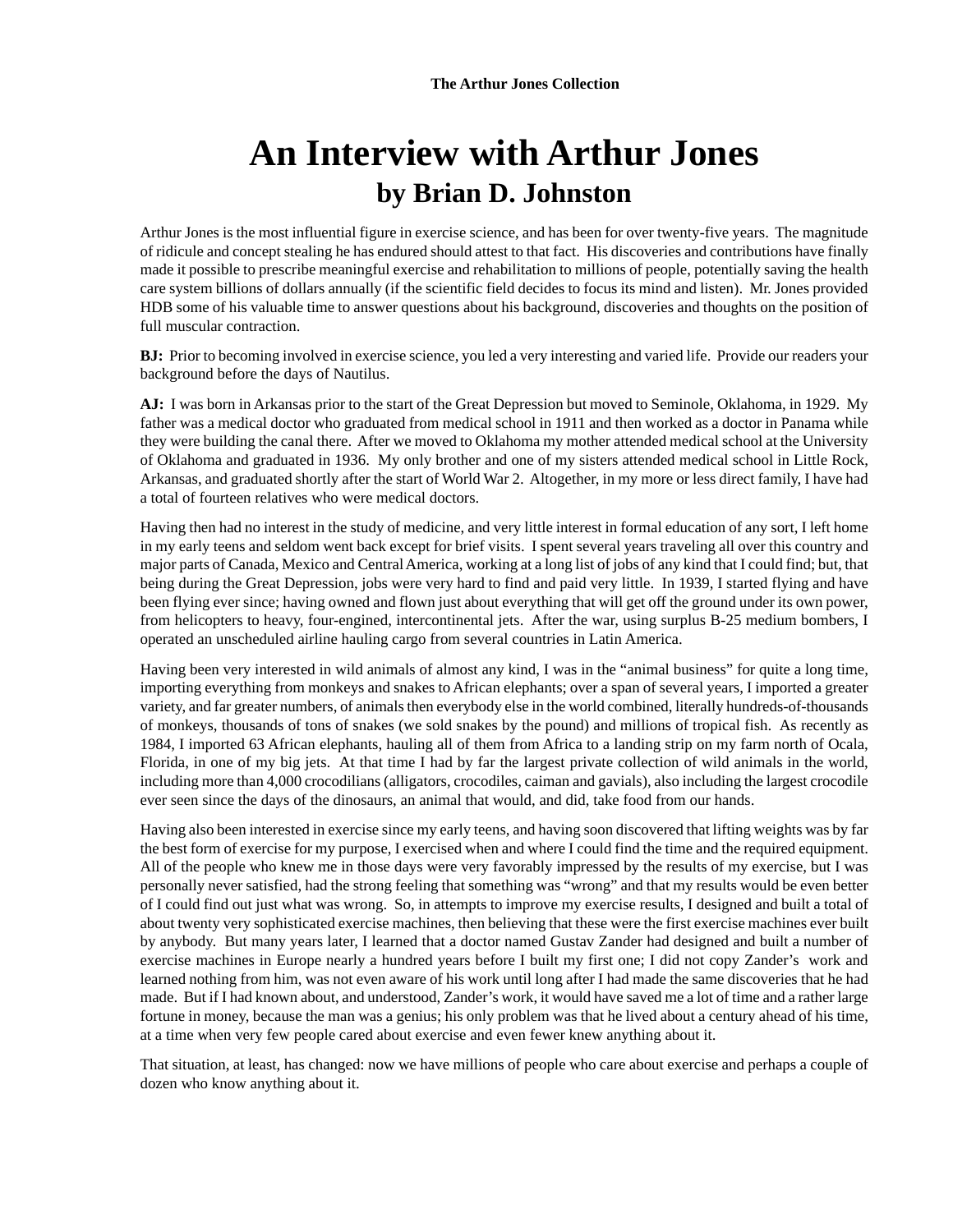In 1956, while capturing hundreds of large adult crocodiles in Africa, something that nobody had ever done before and something that was generally considered to be impossible, I made a film of my activities, a film that I later sold to the then new ABC Television Network, a film that was first aired in 1957 as part of a television series called Bold Journey. As they say . . . "One thing then led to another," and I soon found myself in the business of producing films for television. Initially I produced films to be used in series being distributed by other people, but eventually I had my own series; within a period of about twenty years I produced a total of more than 300 films for television. Including all of the episodes of the series "Wild Cargo," "Capture," and "Professional Hunter," as well as films for other series.

You must understand that it is not only possible, but highly desirable, to do several things simultaneously; thus, it happened that I was operating an international airline, importing thousands of live wild animals, producing films for television and building exercise machines all at the same time. In my opinion, many of our current problems are direct results of specialization; which is why the scientific community has now degenerated to the point of being a sick joke.

When I first became seriously interested in the subject of exercise physiology, more than sixty years ago, I was unable to find anything of any slightest value that had ever been published in the scientific literature; that being the case, I believe, primarily as a result of two factors: ONE, very few scientists had any slightest interest in exercise, and, TWO, it was then impossible to determine the results of exercise for the simple reason that the required tools for any such measurements did not exist. REMEMBER: it is impossible to evaluate, or even understand, anything that you cannot measure.

Then, about thirty years later, following the interest in aerobic exercises that resulted from the publications of Dr. Kenneth Cooper (books and articles that initially were ridiculed by most of the scientific community; ridiculed, I believe, because Cooper did not bother to consult with any of the then existing self-appointed "experts," nor did he submit his ideas for review by any of the supposedly scientific journals). Nevertheless, even without the approval of the scientific community in general, many of Cooper's ideas took firm root and flourished. Such eventual acceptance resulted, I also believe, because many scientists suddenly realized that there was a lot of money in them thar hills; or, as they say in the FBI, if you want to understand the motivation follow the money.

Now, before somebody jumps to a wrong conclusion and assumes that I approve of either aerobic exercise or Kenneth Cooper, let me say that most aerobic-style exercises are worthless for any purpose, many of them are dangerous to the point of insanity and that Kenneth Cooper is a borderline idiot who knows less than nothing about productive exercise. Too strong, a rash statement? No, quite the contrary: in 1975, while I was conducting research at the U. S. Military Academy, West Point, Dr. Cooper sent two of his associates to West Point for the purpose of conducting an extensive battery of tests in order to evaluate the cardiovascular results of the exercises that our subjects were performing. But then, afterwards, Cooper was so surprised by the results that he not only refused to believe them but even refused to read them. We had, in fact, produced far better results in six weeks than Cooper could have produced in six years, or even six decades; results so outstanding, by Cooper's standards, that he considered them impossible. Even though, I repeat, these results were measured by Cooper's own people, using testing protocols determined by Cooper himself. Outstanding degrees of cardiovascular improvement that were produced by very brief, but very hard, exercise performed using Nautilus machines, with no so-called aerobic exercise of any kind. Potential results that were ignored by Cooper at the time and still remain ignored, even unsuspected, by the vast majority of scientists even today.

**BJ:** What thoughts do you have about exercise scientists and the research community in general?

**AJ:** Once the scientists began to realize that they could get their greedy hands on more money, in the form of research grants, then the stampede started and thousands of people who previously had no slightest interest in exercise, and less than zero knowledge about it, started trying to get grants of money from anybody that had any and was foolish enough to give some of it to a bunch of outright quacks, supposedly scientific researchers who usually went to great lengths in their attempts to assure the party putting up the money that the results of their research would "prove" whatever it was that the guy supplying the money wanted. The inevitable result being, of course, a literal flood of supposedly scientific papers that fall into an area somewhere between stupid and criminal. Nevertheless, when any such outright bullshit gets published in a supposedly scientific journal, which it frequently does, it is then accepted as proven fact by almost all scientists and a large number of other idiots.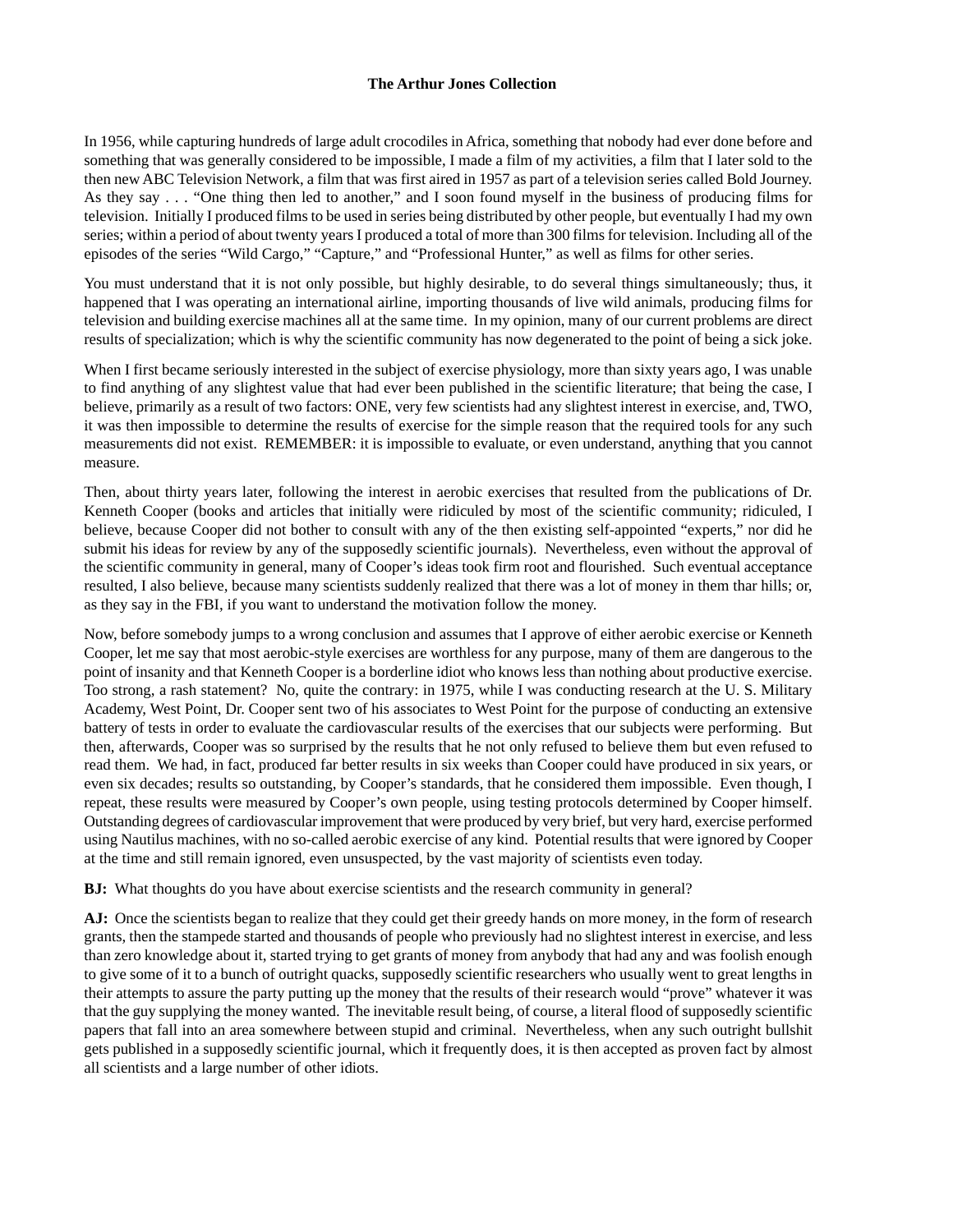While even a casual look around makes it obvious that very real improvements have been made in many fields during this century, it does not follow that many, if literally any, of these improvements have resulted from the efforts of scientists; in fact, almost without exception, the greatest improvements in almost all fields have resulted from people like Henry Ford, the Wright Brothers, Einstein, Tesla and a long list of others who not only were not scientists in any sense of the term but generally had little or nothing in the way of a formal education. In the field of exercise physiology, to the best of my knowledge, scientists have contributed literally nothing to our knowledge of the subject apart from dozens of utterly stupid theories and a few worthless and dangerous practices.

**BJ:** What discoveries did you make in exercise (i.e., internal muscular friction), and which are currently being ignored and which appear to be somewhat/generally accepted?

**AJ:** Apart from the much earlier work performed nearly a hundred and fifty years ago in Europe by Dr. Gustav Zander, work that I was unaware of until long after I had discovered many of the same things that he did (things like the need for direct resistance, rotary-form resistance, variable resistance and balanced resistance) I have been unable to find any proof of any actually meaningful contributions to the field by anybody else.

Again with the one exception of Dr. Zander, it does not appear that anybody ever even attempted to apply the simple laws of basic physics to the design of exercise equipment until I came on the scene. That being the case, I suspect, because nobody really understood muscular functions, and, secondly, because a lot of people were producing what appeared to be good results by using barbells and other pieces of then conventional equipment. Thus, to most people, it probably did not appear that a need for better exercise equipment even existed.

When I first became seriously involved with exercise, more than sixty years ago, it did not take me long to learn that training with barbells was by far the best method for increasing strength and muscular size; and I learned this from personal experience and in spite of the fact that the vast majority of scientists were then convinced that barbell training was both worthless and dangerous; lifting weights, they said, would make you "muscle bound," slow, clumsy, ruin your heart, rupture you and make it impossible for you to perform well in any sport. Any muscles that you did develop, they believed, would be worthless for any purpose and would quickly turn to fat if you stopped training. And, to this very day, many people still firmly believe some or all of those utterly stupid superstitions.

"But surely," you might say, "the scientists now know everything that there is to know about exercise, right?" Wrong; the number of scientists who know literally anything of value about exercise are equal to the number of thumbs on your left ear. Zilch, nada, izeko (which is Zulu), or as the British say, sweet fuck all. If you are seriously interested in exercise then forget the scientists, they can tell you nothing of any slightest value. If you ever do manage to learn anything of value about exercise you will do so in the only way possible, by the application of a bit of common sense and from personal experience; learning from trial and error. If it appears to work, do it, but if it fails to produce almost instant results then try something else. Which is exactly how I learned what I know about exercise, none of which I learned from anybody else; what I did learn from other people was that their ideas were utterly stupid.

As it happens, I was also the first, and still one of the very few, people who understand the significance of muscular friction; without which clear understanding it remains impossible to understand much if literally anything about muscular function.

And, as it happens, I was also the first, and still the only, person who ever produced tools capable of meaningful measurements of any human functional ability: MedX medical machines, developed by me, can accurately measure muscular strength, muscular endurance, and ranges of joint movement, and no other tool that ever existed can measure any of these things.

Along the way I also discovered the existence of and the unavoidable results of stored energy; another factor that must be understood in order to evaluate human functional abilities, but yet another factor still being ignored by the scientific community.

Insofar as just how many people, or what percentage of people who have an interest in exercise, are even aware of any of the above-listed factors is concerned, I do not even have an opinion; but I strongly suspect that it is damned few. And if I based my opinion on what I have read in various muscle magazines and supposedly-scientific journals, Then I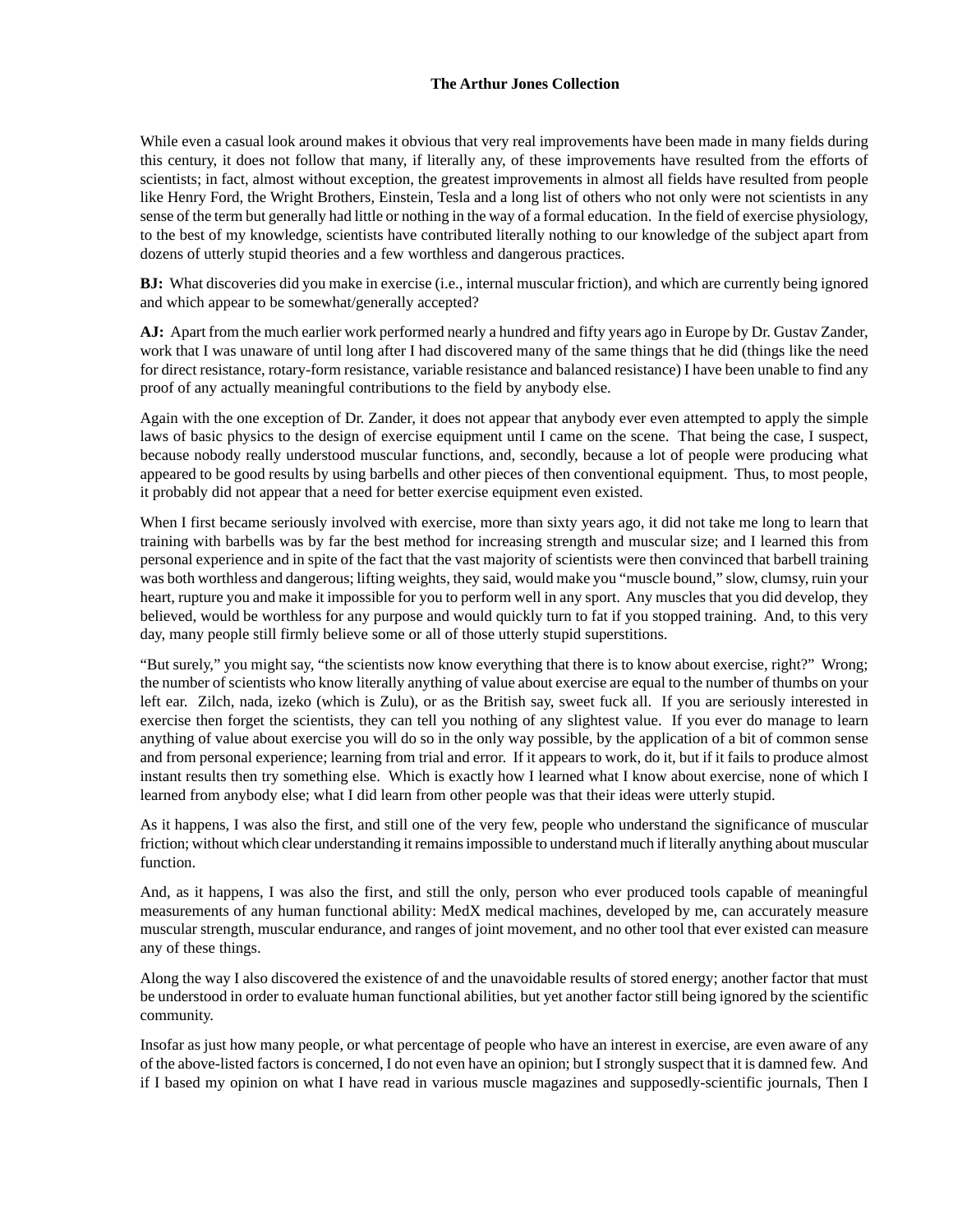would have to say NOBODY. In fact, when any of these factors are even mentioned, any such mention usually consists of an attempt to ridicule either me or my ideas, and I have yet to read literally anything that indicated that the author even understood any of these factors. The one exception to this being Ken Hutchins, who, when he mentions me, as he does in practically everything he publishes, and when he is not attempting to ridicule me, devotes most of his statements to outright lies giving himself full credit for some of my discoveries.

**BJ:** Since we're on the topic of Ken Hutchins, there seems to be great confusion about his and your relationship. Provide us the background of Ken's work history with Nautilus and MedX (he supposedly suggested the counterweight mechanism on the MedX machines), and approximately the number of hours you spent in his presence. Considering the various quotes Hutchins provides in his newsletters and website, it would seem that he spent several hours for several months in your company.

**AJ:** Regarding Hutchins, and with no attempt on my part to answer your questions in any particular order, I will only add that Hutchins appears, to me, to be a pathological liar; having known him for at least fifteen years, I have not, in fact, ever associated with him, and he has never been even indirectly involved with any of my work. During the years that I operated Nautilus, insofar as I am aware, he never even visited our prototype shops, and he certainly was not involved in the development of any Nautilus equipment. Quite a few people have been involved in the development of MedX equipment, but Hutchins was not one of them. Again, as far as I am aware, Hutchins has never even visited the MedX prototype shops, and we certainly never learned anything from him or used any of his ideas.

**BJ:** I don't believe you have received the recognition and respect you deserve regarding your work in exercise and rehabilitation (Arthur definitely should have won the Nobel Peace Prize in Medicine with his contribution of the MedX Low Back Extension machine). Obviously you have come up against much opposition and frustration.

AJ: A long list of people all over the world have followed a pattern that seems to be stamped into the genes of many people: IGNORE, RIDICULE, ATTACK, COPY, STEAL. Upon becoming aware of my work they initially ignore it, hoping, I guess, that it will go away; then, when it does not go away, they try to kill it by ridicule; next they attack both me and my ideas as insane and dangerous; and, eventually, they attempt to copy my work; then, finally, they suddenly remember that all of my ideas actually originated with them.

It has been said that . . . "Imitation is the sincerest form of flattery." Perhaps, if the people doing the imitating are honest enough to admit that they are copying your work, which they seldom do. Arrogant as the following statement will unavoidably sound, it nevertheless remains true . . . "In the history of the world, only three people have made meaningful contributions to the development of exercise equipment: FIRST, whoever invented the barbell, SECOND, Dr. Gustav Zander, THIRD, me and a short list of people working under my direct supervision." Quite a long list of people have simply attempted to copy my work, usually with no real understanding of it, while a few others have taken firm steps in the wrong direction by developing equipment that was either worthless or dangerous, or both.

**BJ:** Although I'm not an expert in strength curves, it has been suggested that the Nautilus curve is more true or exact than that of MedX — that the MedX cam was altered so as to have less friction, yet provides less tension at the most contracted/top position. Can you address this issue?

**AJ:** Nautilus strength curves were developed at a time when it remained impossible to measure muscular strength and were based upon my educated guesses, while MedX strength curves are based upon presently existing firm knowledge of what normal strength curves actually are and upon our knowledge of what they are capable of becoming. This knowledge is unique and resulted from more than twenty years of continuous research coupled with the expenditure of more than \$100,000,000.00 of my own money, together with the use of the only equipment capable of measuring muscular strength, MedX equipment.

**BJ:** Do you believe you would be more content now if you followed a different path, and what would that path have been?

**AJ:** I cannot change the past and thus do not worry about it, and I learned long ago that any attempt to anticipate the future is an exercise in futility at best, so I don't worry about that either. The only thing that I can say with any real confidence is that things will get a lot worse than they now are, hard as that may be to imagine. Once the government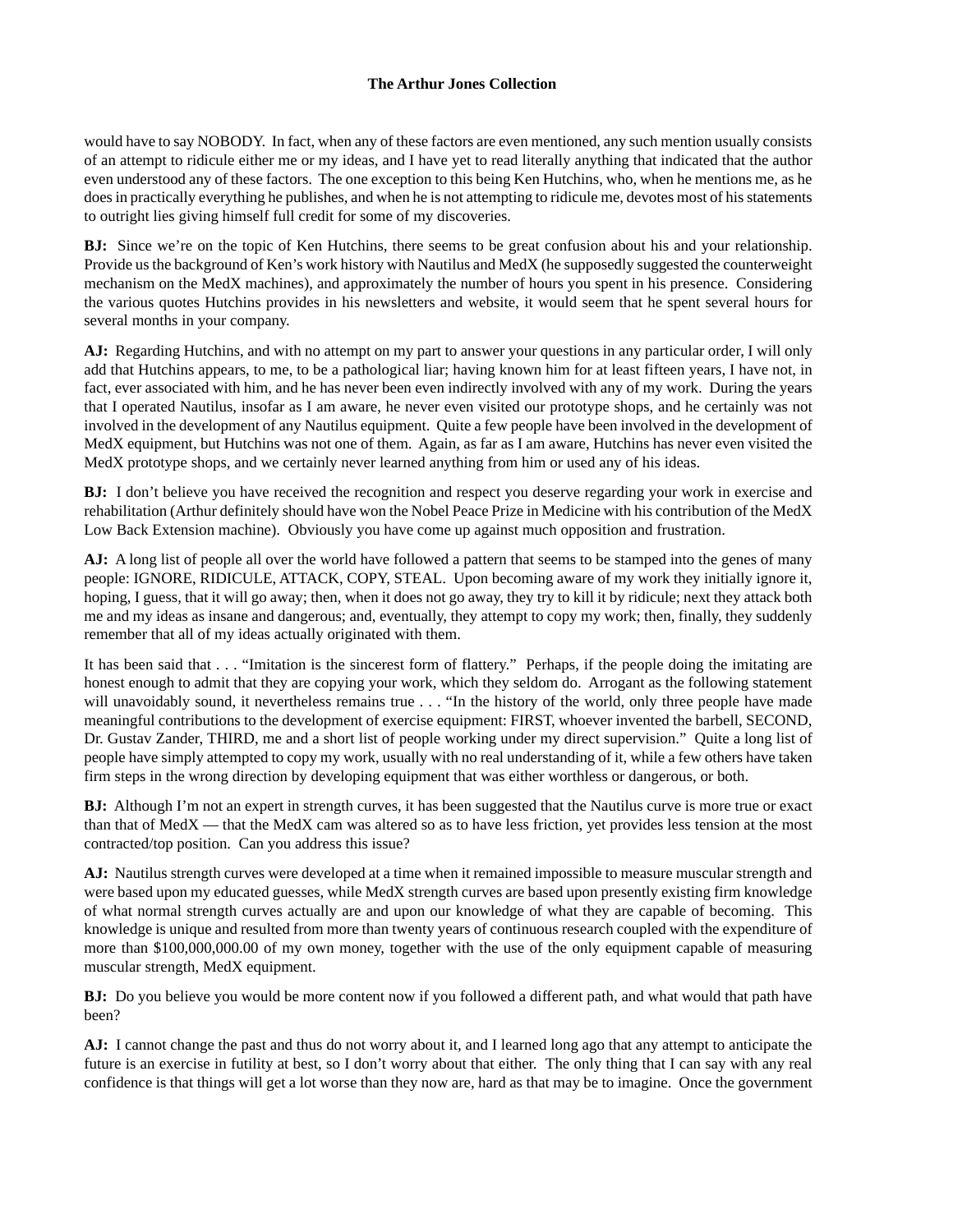and its "experts" get their hands on the reins of power, as they now have, you can be damned sure that anything of value that now exists will soon be destroyed. Read your history and then don't be surprised when you see it repeating itself.

**BJ:** Finally, Andrew Baye of the Super Slow Exercise Guild wrote an article that was posted on various websites entitled, "Isometrics, Time Contractions....". In it there is a subsection entitled, *"The Myth of the Position of Full Muscular Contraction."* Do you wish to comment (I provided Arthur a copy of the passage, which covered the following points: 1. It is incorrect that the position of full muscular contraction stimulates or contracts all the fibers in a particular muscle; 2. One can never simultaneously contract all the fibers in a given muscle regardless of position; 3. A maximal contraction refers to recruiting all of the motor units or groups of muscle fibers one is capable of; 4. Maximal fiber recruitment is not dependent on maximal muscle shortening; 5. A muscle can contract with the same amount of force mid-range as it can when fully contracted; 6. Although force may differ in those two positions, the actual force of muscular contraction — and fiber recruitment — would be the same.)

**AJ:** Here's my response to yet another in a seemingly endless list of stupid statements. If, as this idiot would have you believe, both the number of involved fibers and the resulting force of contraction are the same regardless of the relative positions of the involved body parts, then I can only suggest that he is either unaware of or fails to understand a few very simple principles of basic physics. And, if his utterly stupid theory is valid, then why not exercise all muscles only in their fully-extended position? Why bother to move at all?

As I have pointed out repeatedly in the past, it is impossible to understand anything that you cannot measure; and thus it unavoidably follows that you cannot determine the results of any action until you can accurately measure any such results. And, since it is simply impossible to measure the actual force of contraction produced by any muscular function, and also impossible to measure (count) the number of muscular fibers that are involved, it also follows that this man's stated opinions are based purely upon outright speculation, with absolutely nothing in the way of supporting evidence.

Without a single exception, up until about eleven years ago all of the many hundreds of theories that have been published in supposedly scientific journals during the last couple of hundred years on the subject of muscular function have been nothing short of outright bullshit; because every single one of the authors of these papers were speculating about things that they could not measure and thus did not understand. Which is why, I suppose, that so many of these self-appointed "experts" were so quick to jump on the bandwagon of Isokinetics as propounded by Cybex; failing to note that a Cybex machine is incapable of measuring anything, and also failing to note that Isokinetics, as a style of exercise, is very dangerous and almost worthless for any purpose.

As of about eleven years ago, then already having devoted about twenty years of continuous research and development efforts, together with an expenditure of more than \$40,000,000.00 of my own money, to attempts to develop tools that could accurately measure human functional abilities, strength, muscular endurance and ranges of joint movement, we eventually developed the first, and still the only, tools capable of providing the desired functions.

Now, eleven years and another \$60,000,000.00 later, we now have the first, and still the only, meaningful data related to human functional abilities. While even we cannot measure the results of muscular functions in all of our muscles, we can measure these results in all of the most critical muscles in the body, the muscles of the lower back, the neck and the knee.

And just what, if anything, does all of this data from literally hundreds of thousands of subjects tell us about the importance of training performed in a position of full muscular contraction? It tells us very clearly that the results of exercise are influenced to a very great degree by the position of the involved body parts, and that truly "full range" results can be produced only by full-range exercise. It is even possible, as we have clearly demonstrated with literally hundreds of test subjects, to lose strength in one part of a range of motion while gaining strength in another position when the subject uses only limited-range exercise.

More than forty years ago, when I was training only with barbells and other conventional exercise equipment, I could never manage to "pump" my upper arms by more than a half of an inch; but, years later, using only one set of an exercise for my triceps muscles performed in the position of full muscular contraction of the triceps, I was able to pump my upper arms by as much as one and one-quarter inches, with no biceps exercise of any kind.